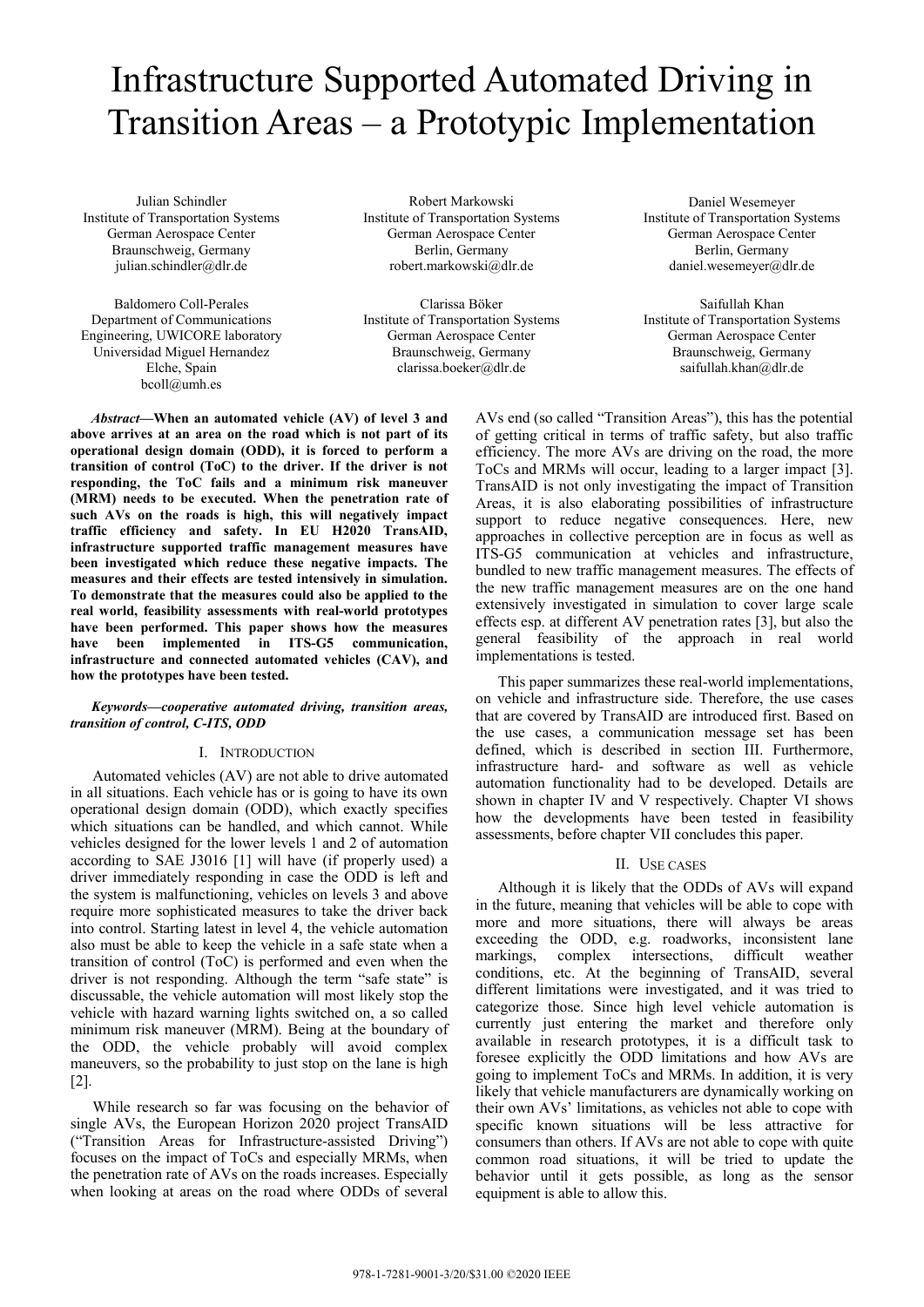TransAID in general is not dealing with ToCs resulting from individual system or component malfunctioning, as those will happen anywhere on the road like vehicle breakdowns do today. Instead, the project focus is on specific areas on the road where it is likely that AVs' ODDs will reach their limits, and where those limitations are known, e.g. foggy areas at bridges, or roadworks. As TransAID is dealing with infrastructureassisted measures, it has been decided to categorize the situations by the possible countermeasure of the infrastructure to avoid negative impacts. Therefore, a set of five services has been created, see Fig. 1 [4]. The first three services deal with the prevention of ToCs and MRMs by different measures. These are i) the provision of path information, ii) the provision of speed, headway and lane advice, iii) the separation of traffic to reduce complexity. When a prevention is not possible and ToCs and MRMs occur,



Fig. 1. Investigated TransAID services and scenarios. AVs are shown in blue.

infrastructure can reduce negative impacts by iv) managing the ToC/MRM. A different approach is chosen in v) the distribution of ToC/MRM. Here, ToCs are distributed on the road so that not all ToCs (and related MRMs) happen at the very same position, which else is at the spot where the AV discovers that it will not be able to cope with the upcoming situation automatically. This distribution will lead to a lower density of transition-related driving errors, and of MRMs.

After clustering into services, specific example driving use cases have been created which are able to demonstrate the countermeasure and the corresponding effects on traffic safety and efficiency, see Fig.1. These use cases cover:

- *Use case 1.1:* A closure of the complete road except a bus lane: Here, an AV is not allowed to use the bus lane when following existing traffic rules and will stop in front of the road closure. Infrastructure allows the usage of the bus lane temporarily by sending corresponding V2X messages.
- *Use case 1.3:* A traffic jam on the off-ramp. AVs can only use the off-ramp safely by changing to the emergency lane and queueing up, which is not allowed in several countries. Infrastructure can allow the usage in case of a traffic jam temporarily.
- *Use case 2.1:* Merging assistance on highway on-ramps by infrastructure support. Infrastructure gives early speed advice, fosters V2V cooperation and triggers early ToCs in case no gap is found.
- *Use case 2.3:* An accident on the right-turn lane of an intersection, requiring the AV to turn from the throughlane, which is not allowed when following traffic rules. Infrastructure dynamically supports by providing lane advice.
- Use case 3.1: Traffic separation to reduce complexity of a highway merging.
- *Use case 4.2:* Roadworks blocking all lanes except one, where dedicated areas for MRMs are provided (so called "safe spots"). Without the safe spots, AVs not able to

pass roadworks will most likely stop on the free lane at the entrance of the roadworks, causing large negative impacts.

- *Use case 5.1:* Distributed ToCs in front of a zone where automated driving (AD) is not possible to avoid negative impacts of several transitions at one spot.
- Use case 4.1-5: Combinations of distributed ToCs and existing safe spots in urban areas.

Each use case is tested in several scenarios, i.e. showing different behaviors of the vehicles and successful as well as unsuccessful communication. On top, also baseline scenarios without any measure have been tested to demonstrate and analyze the impact of the measure. Simulations of all scenarios have been performed, and most of them showed a drastic improvement of the traffic efficiency and throughput [3]. Afterwards, all scenarios have been implemented in the real-world in a prototypic way, including communication, infrastructure sensors and action, and behavior of cooperative automated vehicles (CAV). All aspects are described in the following.

#### III. COMMUNICATION

In the implemented prototype, the road-side infrastructure and CAVs exchange standard V2X messages. Some of these messages have been extended to account for the TransAID's advanced support of automated driving [5]. These extensions ensure backwards compatibility and interoperability with the original V2X messages and maintain the logic and coherence of the original contents. The V2X messages exchanged in the implemented prototype include:

- *CAM (Cooperative Awareness Message)* [6]: provides information about position, dynamics and basic attributes of the transmitting station. The structure of CAM messages is made of different containers that are transmitted with high or low frequency depending on how essential the information they include is for the surrounding road users. The CAM originated by a vehicle has been extended to include an *AutomatedVehicle* container that CAVs use to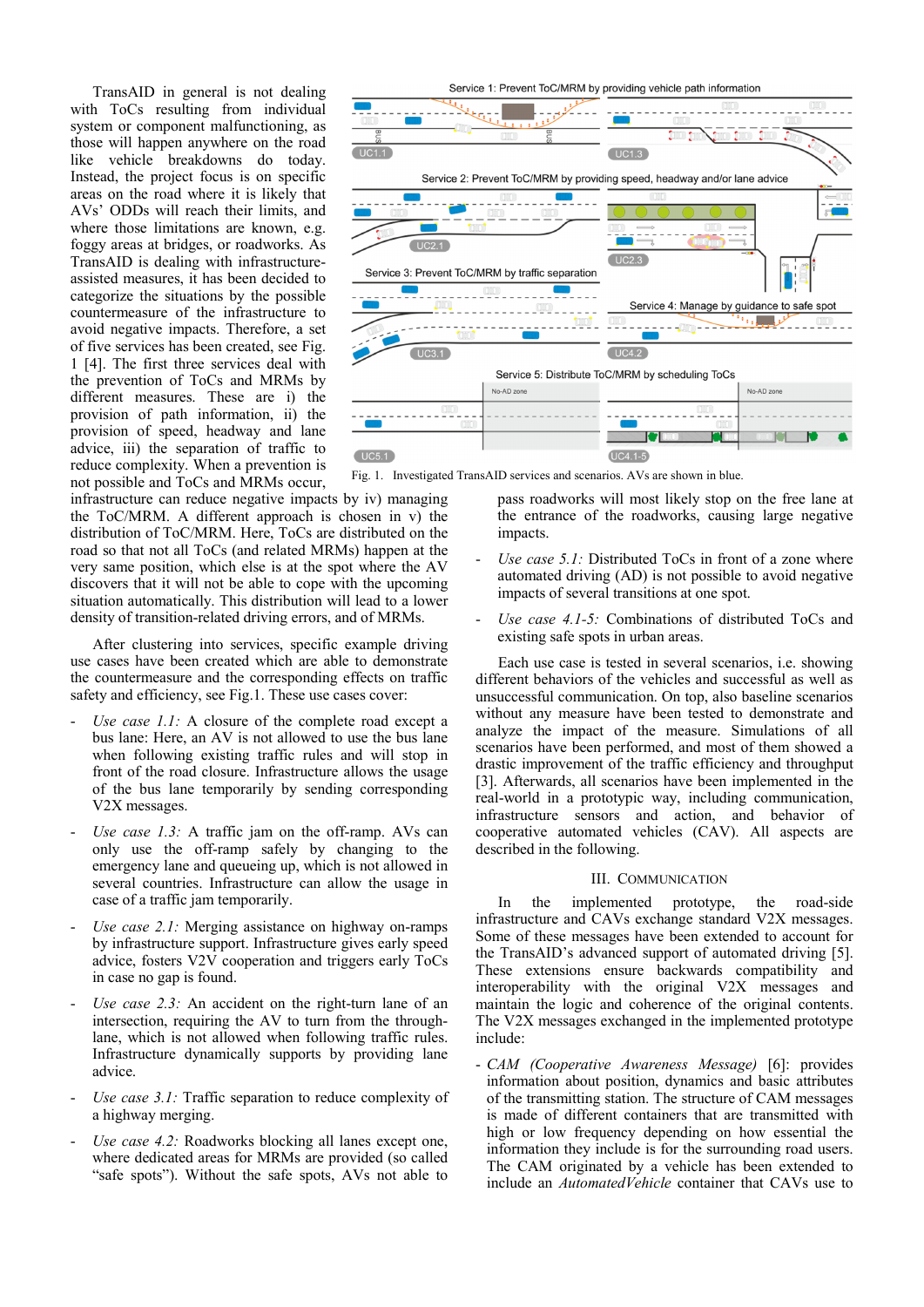notify their current SAE automation level and if the vehicle is currently performing an MRM. This information is useful, e.g. for the infrastructure, to assess the actual traffic demands and compositions.

- *DENM (Decentralized Environmental Notification Message)* [7]: contains information related to a road hazard or abnormal traffic conditions including a description and its location. It alerts other road users about an unexpected event that has potential impact on road safety or traffic conditions.
- *CPM (Collective Perception Message*) [8]: contains data about objects (e.g. objects, vehicles, pedestrians, etc.) detected by the road side or CAVs using their built-in sensors. CPMs allow receivers to improve their perception of the driving environment.
- *MCM (Maneuver Coordination Message)* [9]: enables cooperative maneuvering or cooperative driving. CAVs use it (V2V) to exchange information about their planned and desired trajectories. TransAID has proposed extensions that the infrastructure can use (V2I) to support the CAVs' maneuver coordination with advisories and suggestions. These extensions allow the road side to send individual advisories to the CAVs on how to handle a ToC, create gaps, change lane, set a target speed and address a safe spot.
- *MAPEM (Map Message)* [10]: includes road and lane topology, and the corresponding lane attributes (e.g. bus or emergency lane), which can be changed dynamically in TransAID. The topology also includes the positions of safe spots in use cases 4.2 and 4.1-5.
- and *SPATEM (Signal Phase and Time Message*) [10]: for providing the status of traffic lights at signalized intersections.

The road-side infrastructure and CAVs are equipped with a V2X module that enables the exchange of the V2X messages. The V2X modules implemented at the road side and CAV are described below.

## *A. Road-side infrastructure communication implementation*

The road side unit (RSU) is composed of multiple modules used as sender or receiver for all the V2X messages used in TransAID. In order to transmit the messages, the V2X communication standards are used (e.g. IEEE 802.11p-ITS-G5-V2X). A Cohda Wireless MK5 RSU is mounted as the CCU (Communication Control Unit) which provides the ETSA software used to offer an UDP interface for sending and receiving BTP (Basic Transport Protocol) packets. Data requests and data indications are preceded by the Cohda header. The V2X messages are loaded with different content, as described before, according to the use cases. The process of encoding and decoding of the V2X messages is performed using their ASN.1 (Abstract Syntax Notation 1) representation, which is automatically converted into classes of a customized Java framework, the "V2X framework" created by DLR. This framework includes variable forwarding of V2X message content to other road side components per UDP on reception. At the same time, it is providing the CCU with actual information received from the road side components.

#### *B. CAV communication implementation*

At the CAV side, the V2X module is implemented using a Cohda Wireless MK5 OBU (On Board Unit). The CAV's V2X module includes an application layer that has been developed to manage the transmission and reception of all V2X messages.

On the reception chain, the V2X module's application processes the V2X messages through a callback function that is invoked whenever any packet is received at the lower layers. V2X messages are classified at the application layer based on their unique BTP ID. For example, DENM and CAM messages use the standard ETSI BTP port 2001 and 2002, respectively. The content of the V2X messages is UPER (Unsigned Packet Encoded Rules) encoded and they have to be decoded in order to access their content. The decoding of the V2X messages is performed using their ASN.1 representation. The information of the V2X messages is then made available to the rest of the modules at the CAV through specific UDP interfaces. These interfaces are made of data structures which are populated using the content of the V2X messages. This includes, for example, the advisories transmitted by the RSU to the CAV that need to be forwarded to the CAV's automated driving software (AD SW) to plan the future trajectories.

On the transmission chain, the V2X module's application utilizes the data structures of the UDP interfaces received from the AD SW to create the V2X messages. For example, the V2X module receives the planned trajectory from the AD SW. This information is included in the MCM message to be transmitted by the CAV's V2X module. Before the V2X messages are transmitted, they are UPER encoded following their ASN.1 representation, and a BTP header is added for their classification when they are received.

#### IV. INFRASTRUCTURE

The infrastructure part of the tests consists of three components (Fig. 2): i) a mobile traffic light that provides SPATEM and MAPEM information, ii) a mobile RSU that runs all infrastructure services that are not using a traffic light (CPM, MCM, DENM, MAPEM), e.g. for informing the automated vehicles about obstacles or lane driving statuses, and iii) a variable message sign.

The mobile traffic light is connected to a Beckhoff industrial PC which runs a SUMO simulation of the test track (see Fig. 3). Based on the current and the forecasted state of the simulated traffic light, a SPATEM message is generated and sent to the mobile traffic light. The signals of the traffic light are switched according to the contained information. Also, a port on the Beckhoff PC listens for incoming CAM messages of connected vehicles (CV) and CAVs. Based on the position information, a vehicle is inserted into the simulation and moved inside the scenario through the position updates every second. Thus, the CAM information could be further used for debugging purposes, i.e. validating the vehicle's position, or for incorporating dynamic traffic light control as done in the project MAVEN [11]. In TransAID, the mobile traffic light operates with a fixed time control.

The mobile RSU consists of a mobile retractable pole with a pan tilt zoom (PTZ) camera of type ACTi B94 mounted at the top and the described Cohda hardware. The ACTi B94 is a 1.3 megapixel mono camera that is powered by PoE (Power over Ethernet), suitable for outdoor usage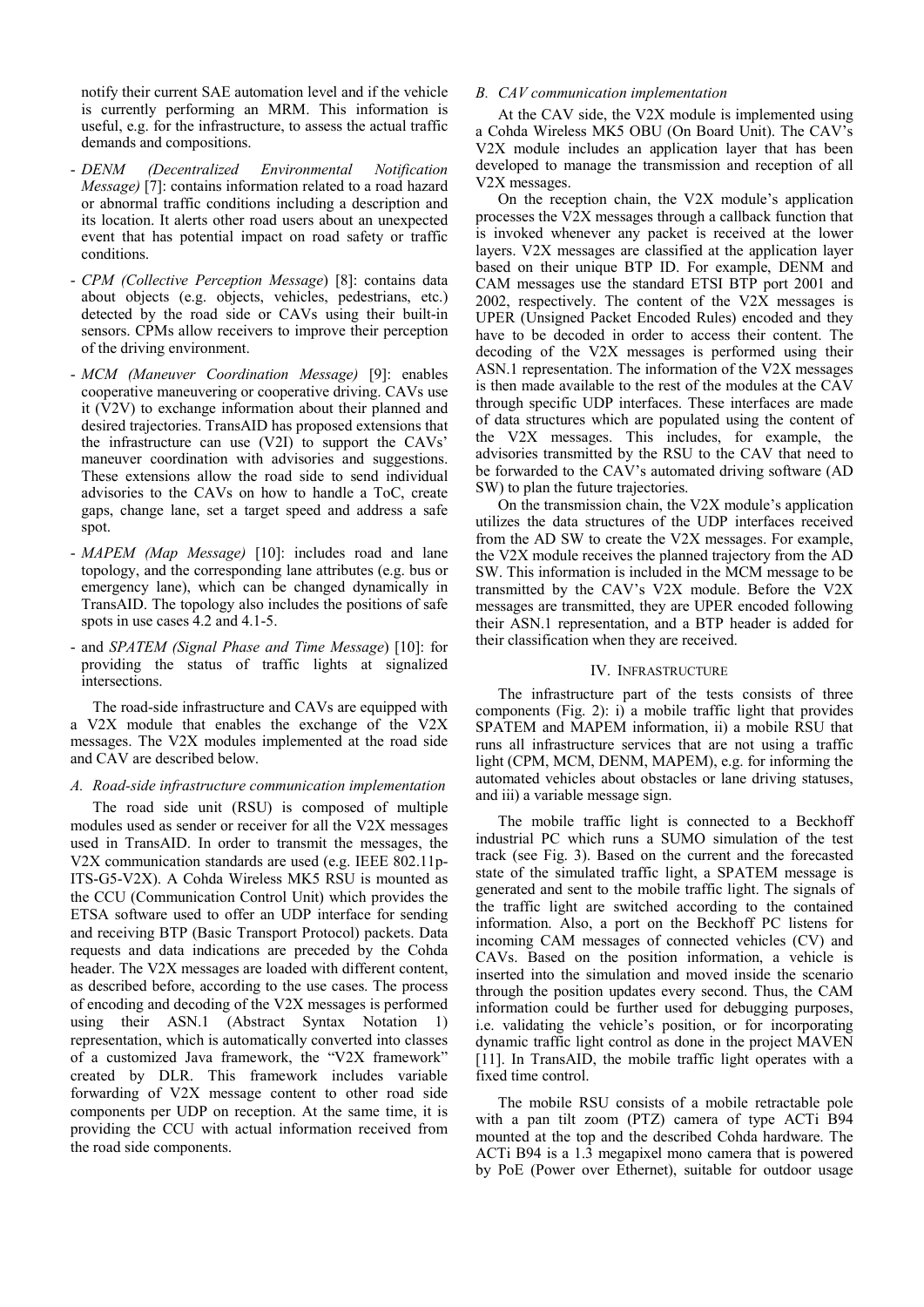

Fig. 2. DLR's FASCarE in front of the mobile traffic light (left), the mobile RSU (middle) and the used VMS (right).



Fig. 3. SUMO map of the use case 2.3 intersection.

and can record videos at 30 fps with a resolution up to 1280x960 pixels. The recorded images are further processed through object detection performed by a neural network, specifically a tensorflow implementation of a Faster-R-CNN trained on a manually labelled dataset acquired at the DLR reference track [11]. To allow for fast inference time, the data is processed on an ECX 1200 computer with an integrated NVIDIA GeForce GTX 1050 Ti graphics card. In a second processing step, detected objects are tracked over time with an adapted version of the Kalman filter based approach presented in [12]. These tracks in image coordinates are then transformed into the UTM coordinate system based on the calibrated inner and outer orientation of the camera. The tracks in the CPM format are subsequently used for road side traffic management algorithms and are also sent to the Cohda RSU as described before.

In addition, the mobile RSU provides all further infrastructure message types that need to be sent in the TransAID use cases, i.e. MCM and DENM. The software installed on the RSU has been programmed in Java and uses the introduced "V2X framework" for sending and receiving. By using the classes of the framework, a script for each TransAID scenario was written, defining:

- The types of messages to send,
- the content of the messages.
- initial delays before sending messages and
- the time gap between sending the messages.

The use cases can be easily adapted before running them by using the corresponding .conf files. An example of such a .conf file defining the content of an MCM with a lane change maneuver advisory by the infrastructure is depicted in Table I. The first entry scenario.id defines the name of the scenario, which is just an internal identifier. station.id refers to the sending station (i.e. the RSU), target.station.id to the receiving station (the vehicle that should perform the lane change). The next entries are defining the lane change, namely the target lane

(target.lane.id) and the starting position of the lane change maneuver (target.lane.startpos). The entries leading.id and chase.id are at the moment placeholders, in case a leading and a chasing vehicle should be used in the future.

Based on the information defined in the .conf file, the corresponding message fields are filled and then the message is sent to the target station. The message is sent as soon as a certain trigger condition is met and will be sent as long as the scenario runs or until an updated message needs to be sent. In order to perform more complex maneuvers, e.g. sending speed advice to on-ramp vehicles to allow merging, receiving messages is essential. Therefore, the V2X framework provides methods to receive common message types.

In case of a speed advice, CAMs of  $C(A)V_s$  are received in order to first calculate the point of collision where the vehicles would meet and then calculating speed advice in order to allow the on-ramp vehicles to merge in appropriate gaps. Also the CPMs generated by the ACTi camera as well as received CPMs (e.g. from CAVs) can be used for the generation of speed advisories in order to include not only  $C(A)Vs'$  positions, but positions of all vehicles.

In addition, CPM data is used in use cases 4.2 and 4.1-5. Here, the camera is monitoring the road, but also the safe spots. In this way, the camera can support cooperative lane changes in the vicinity of bottlenecks or transition areas by providing CPMs including the detected objects plus MCMs with lane change advisories. In addition, the camera also detects if a safe spot on the road is currently occupied or not. Besides continuously sending the positions of all available safe spots in the MAPEM, the infrastructure can provide different ToC advisories depending on the availability of safe spots, matching the ToC endpoint on the road with an available safe spot (see Fig. 4). In case the CAV indicates in its CAM that it is performing a ToC or MRM, the infrastructure immediately provides a lane advice to the corresponding safe spot.

The third component of the infrastructure is a Niechoj electronics LUMEX full matrix variable message sign (VMS) compliant with EN 12966. It is a full color display with a resolution of 39x40 pixels. This device is used to



Fig. 4. Use case 4.1-5 with ToC distribution (schematic). CAV A is getting a late ToC advice as it should use safe spot 1. CAV B is getting the advice earlier, since it needs to target safe spot 2.

| scenario.id          |     | 213  |  |
|----------------------|-----|------|--|
| station.id           |     | 254  |  |
| target.station.id    |     | 1002 |  |
| target.lane.id       |     |      |  |
| target.lane.startpos | $=$ | 250  |  |
| leading.id           |     |      |  |
| chase.id             |     |      |  |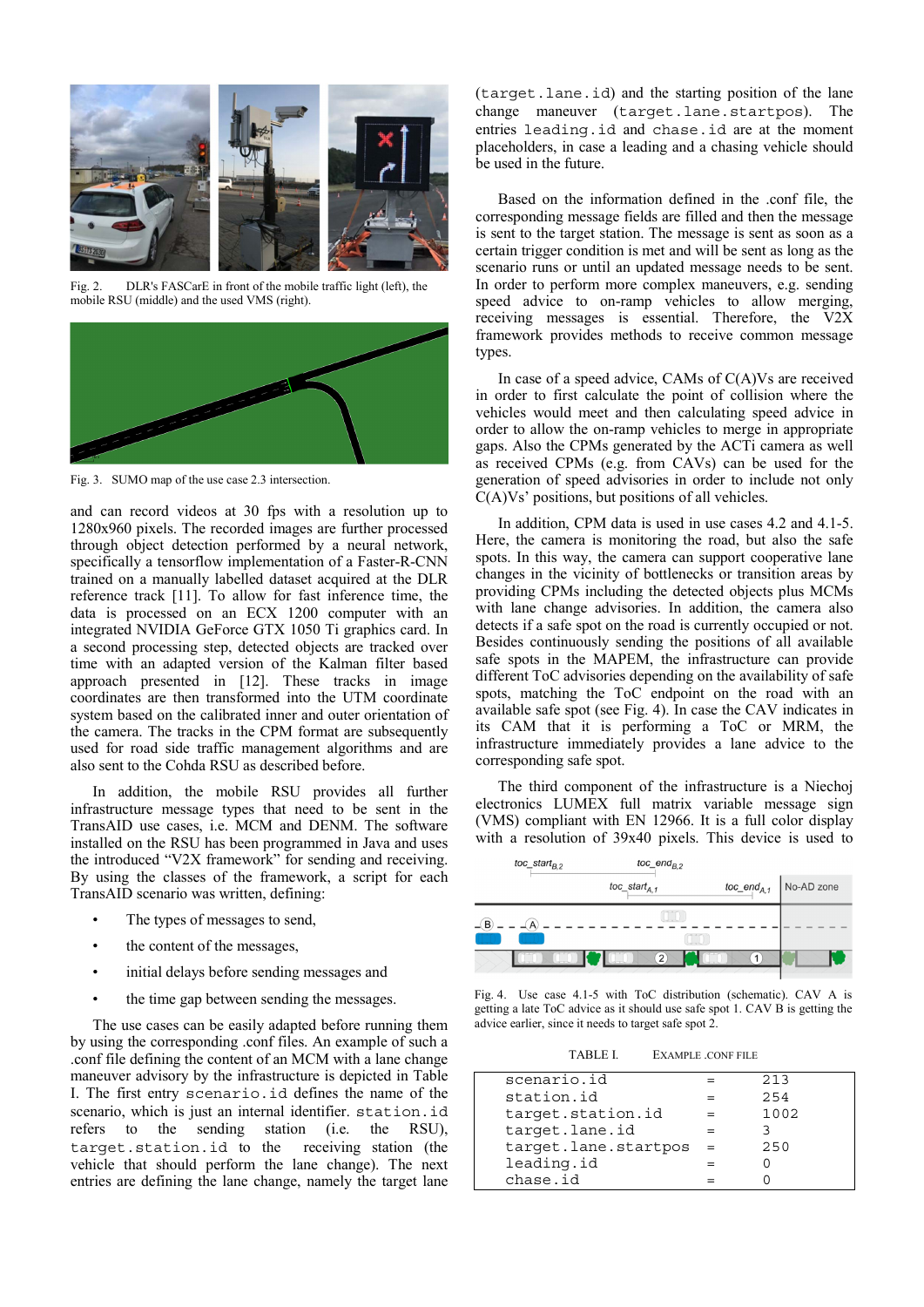provide information about upcoming situations also to vehicles not able to receive V2X messages.

#### V. VEHICLES

At DLR-ITS, two research vehicles able to drive automated are used: the FASCarE, a fully electric Volkswagen eGolf, and the ViewCar2, a Volkswagen Passat GTE. Both vehicles are equipped with differential GPS receivers, a localization platform, several sensors such as lidar, camera and radar, and Cohda Wireless OBUs as described. The software of the vehicle automation in both CAVs consists of several components [13].

Static environmental information is published by the so called map provider. Given a high definition map, it transforms its data into the internal environment representation of the vehicle automation and provides other modules with the static data of the surroundings of the automated vehicle. The internal environment representation follows a lane based approach, i.e. coordinates combined to right and left borders of a lane on which the automated vehicle can drive. The navigation module evaluates the map and publishes the cost of each lane to reach a given navigation target. That cost is used for trajectory evaluation in the trajectory planning module. For trajectory planning itself, a model predictive control approach is used [14]. The results are multiple trajectories that fulfill different purposes, e.g. breaking to a stop, lane change to the left lane, keeping the current lane or lane change to the right lane.

Furthermore, costs functions for each trajectory are evaluated, forwarding only the trajectory with the lowest cost to be executed by the vehicle. The cost for a given trajectory includes several components such as a deceleration cost, i.e. the vehicle prefers trajectories with lower deceleration, the aforementioned navigation cost, a basic lane change cost and costs introduced through V2X communication. Generally, V2X communication in TransAID can impact the automation in the following ways: MAPEM and DENM can lead to changes in the environment representation and MCM can both impact the planning constraints of the planner directly and the cost functions for the different maneuvers.

A MAPEM message can have different lane types than the original high definition map available to the automation. In that case, the coordinates within the lane definitions of the MAPEM are matched to the lanes in the environment representation and the lane types in the environment representation of the automation are adjusted accordingly. This method can be used to open a former emergency lane or bus lane for driving for the automated vehicle. The DENM including event location is also mapped to lanes within the environment representation, allowing the positioning of dangerous events when planning the vehicle movement.

However, in contrast to the usage of the MAPEM, the roadworks container of the DENM is used to close certain lanes, i.e. they are not drivable anymore for the automation (see Fig. 5). Any change in the environment also triggers a re-planning of the navigation, so the optimal route to the target is always available.

SPATEMs are interpreted in combination with MAPEMs, as MAPEMs indicate the position of stop lines mapped to the internal environment representation, while the state of the stop lines is received by the SPATEM, together

with a speed advice. Both messages are interpreted by the trajectory planner.

CPMs and CAMs are interpreted in the sensor data fusion of the CAV to extend the field of view and the range of the on-board sensors. This information is for example used when the vehicle enters the highway in use case 2.1.

Exchange of MCM via direct V2V communication between vehicles enables cooperative maneuvers like opening gaps for another vehicle by braking or by changing the lane. Therefore, vehicles always send their planned trajectory, but in case of e.g. lane closings or desired lane changes also a desired trajectory. This trajectory is received by the other vehicles. If a CAV's planned trajectory is conflicting with a desired trajectory of another vehicle, it is calculating the costs for changing the own trajectory so that it does not overlap anymore. This can result in a lane change or speed adaptation depending on the current situation, and therefore is key to cooperative behavior of CAVs.

Besides the V2V communication, MCMs are also received from the infrastructure. For example, an MCM can contain a speed advice. When received, the planner tries to respect this speed whenever possible, or slower in case of other constraints like vehicles driving ahead.

A lane advice through the MCM is represented by additional costs for all other lanes according to their distance to the advised lane. The distance between two lanes hereby is defined by the number of lane changes necessary to reach that lane. The amount of the additional costs is fine-tuned depending on how much the vehicle should follow infrastructure advice.

A ToC advice by the infrastructure serves as input to the vehicle automation. It is used in the planner's ODD guard. Here, distances or times for ToCs are received, as well as a reason. Depending on the preferred infrastructure measure, the best parameters can be chosen by the infrastructure. On the receiver side, the restriction is also only treated as advice, although in TransAID's prototype feasibility tests the advice is always followed. During the first phase of the infrastructure-initiated ToC, the automation stays in control of the vehicle and keeps driving while waiting for the driver to take over. Only if the driver does not respond in time or distance, the automation will bring the vehicle to a stop by executing an MRM, i.e. braking to a standstill in the current lane. The safe spot advice of use cases 4.2 and 4.1-5 extends that concept by also leading the automated vehicle to a space where it can safely stop when executing an MRM without disturbing the traffic around it. In case of a safe spot advice, the generally available safe spot positions are indicated in received MAPEMs. The guidance to a specific free safe spot, detected by the infrastructure camera, is accomplished by reception of a dedicated safe spot area for this CAV



Fig. 5. Lane type change in use case 1.1. Above: the right lane is the not usable bus lane. The red dot represents the DENM event position of the road works. Below: the bus lane gets the attribute "drivable" after MAPEM reception for a few sections.